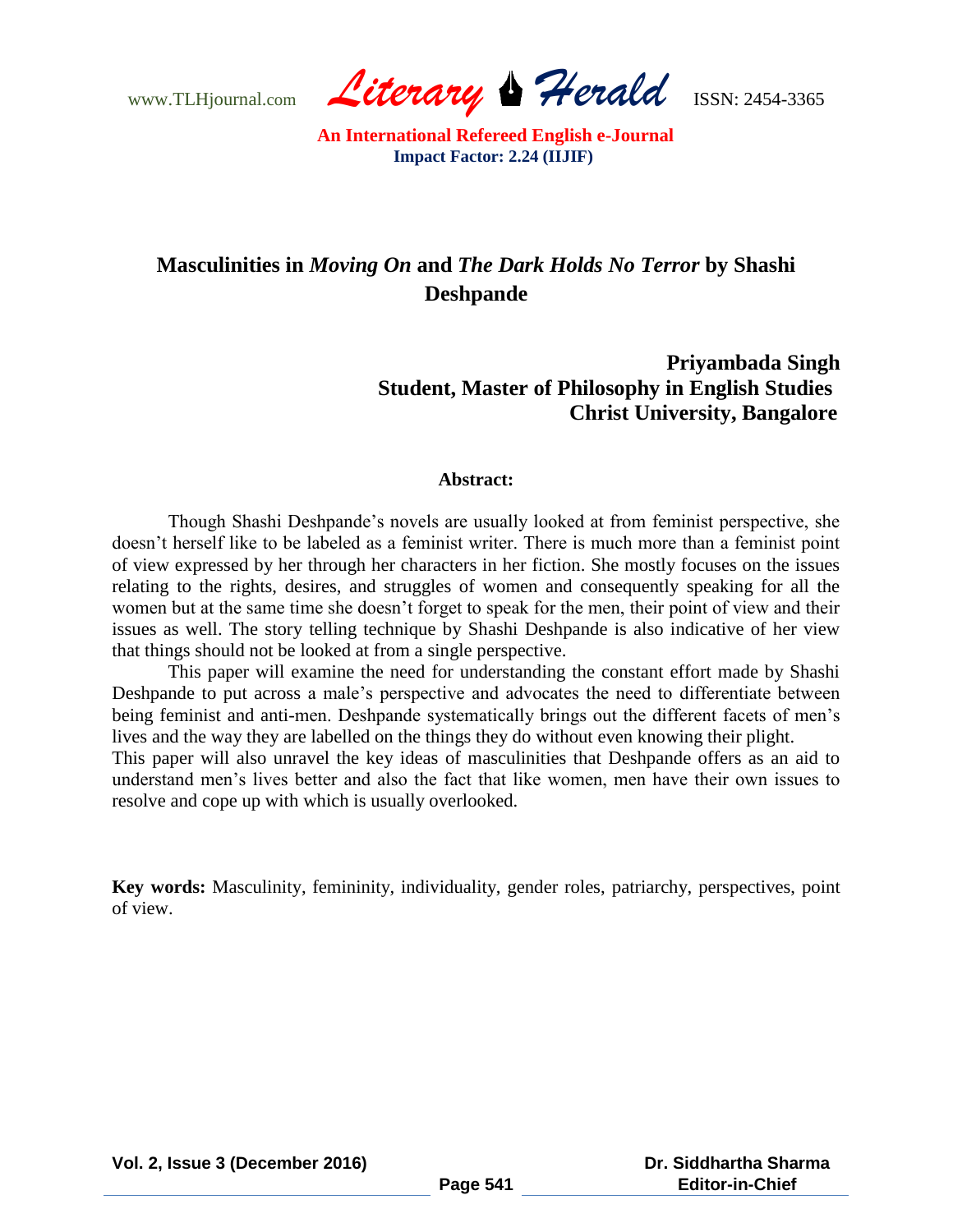www.TLHjournal.com *Literary Herald*ISSN: 2454-3365

## **Masculinities in** *Moving On* **and** *The Dark Holds No Terror* **by Shashi Deshpande**

### **Priyambada Singh Student, Master of Philosophy in English Studies Christ University, Bangalore**

Masculinity, in Indian society, has always been identified with a male-dominant social set up in which men are characterized by qualities traditionally attributed to them, that is, aggressive, strong both physically and mentally, breadwinner, practical, tough, and inflexible. Indian women, thus, have an oppressed, colonized and subjugated status in the society owing to the fact that male get the upper hand because of the attributes of masculinity attached to them.

Though Shashi Deshpande"s novels are usually looked at from feminist perspective, she doesn"t herself like to be labeled as a feminist writer. Since in Deshpande"s works the focus is always on women and the story also centers on women in different societal setup facing different issues at various levels, the fiction of Shashi Deshpande is always looked at from a feminist perspective and some authors even firmly believe it to be the only way to look at them. In her book *Beyond the Walls: Women in the Novels of Shashi Deshpande and Margaret Laurence*  Vijay Sheshadri finds Shashi Deshpande to be depicting her women characters to have been leading their lives as marginalized persons in male-dominated societies. Pramod Kumar Singh and R.K. Gupta also regard Shashi Deshpande as a novelist studying the sufferings of women and discuss it in their critical essay: "The Concept of New Woman in Shashi Deshpande's Novel *That Long Silence*" and assert: "Shashi Deshpande, a prominent and up-coming Indo-Anglian writer, has delineated the undulation of the female ego or self under the pressure of critical human predicaments and emotional affinities. Her attention is focused on feminine sufferings in Indian society. The feminist literary tradition is grown out of the anxieties of woman's life" (Singh and Gupta: 89).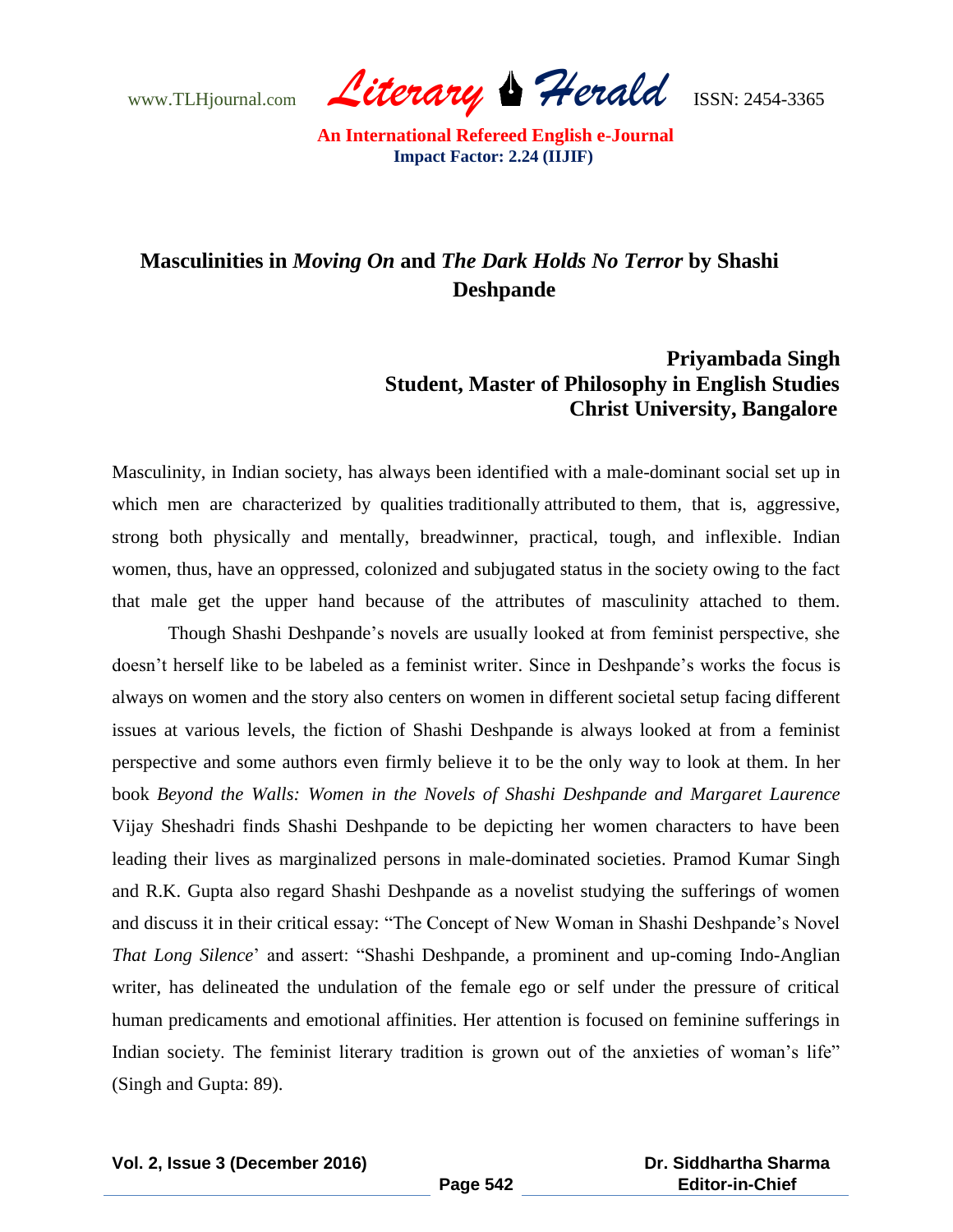www.TLHjournal.com *Literary Herald*ISSN: 2454-3365

 However, there is much more than a feminist point of view expressed by Deshpande through her characters in her fiction. Shashi Deshpande sees the need to harmonize the manwoman relationship as equal partners. There is no victory in the subjugation and destruction of the male. The need is to see each other"s need for space, freedom of expression and love (Kaur, 2009: 24) Deshpande has been believed to have focused on the issues relating to the rights, desires, and struggles of women and consequently speaking for all the women but when one goes through her text it is noteworthy that she doesn"t forget to speak for the men, their point of view and their issues either. The story telling technique by Shashi Deshpande voices her view about the same. She narrates her story in such a way that we get to see a different picture of the things portrayed from many angles. On one hand while she makes her protagonist, a woman, voice her opinion on their conditions in the societal setup but on the other hand she gives equal opportunity to the men in the story to put cross their story, opinion and issues related to them. As pointed out in the words of Shashi Kanta Sharma: "Usually Shashi Deshpande makes her protagonist tell her story but in some cases the protagonist tells only a part of her story and the rest of it is told by an omniscient narrator or some other character in the novel" (*Polarities* 2013: 161).

The novel *Moving On* spans over four generations and presents a constantly changing patterns of relationships. The protagonist of the novel, Manjari, is a woman and presents the incidents from her point of view, that is, a feminist perspective but as soon as we start seeing the novel through Manjari's perspective getting to know things her way, Deshpande beautifully introduces a diary. A diary written by Manjari"s father which explores the masculine perspective giving us an insight into the psyche of the male characters and helping us understand their behavior in a particular way being very different from the way the protagonist had perceived it to be. Vasu, Badrinath's wife, widely known for her shyness and reticence, was an ardent advocate of freedom, always wanted to be on her own, freedom from the constant demands and claims on her. Her suppressed anger is poured out in the form of the stories that she writes. Writing becomes an important means for her to fight and speak against patriarchal set up.

Manjari, Vasu"s daughter, also opposes the things which she doesn"t like and expresses her desire for freedom. Just like a post-modern, progressive woman Manjari makes the desires of

 **Dr. Siddhartha Sharma Editor-in-Chief**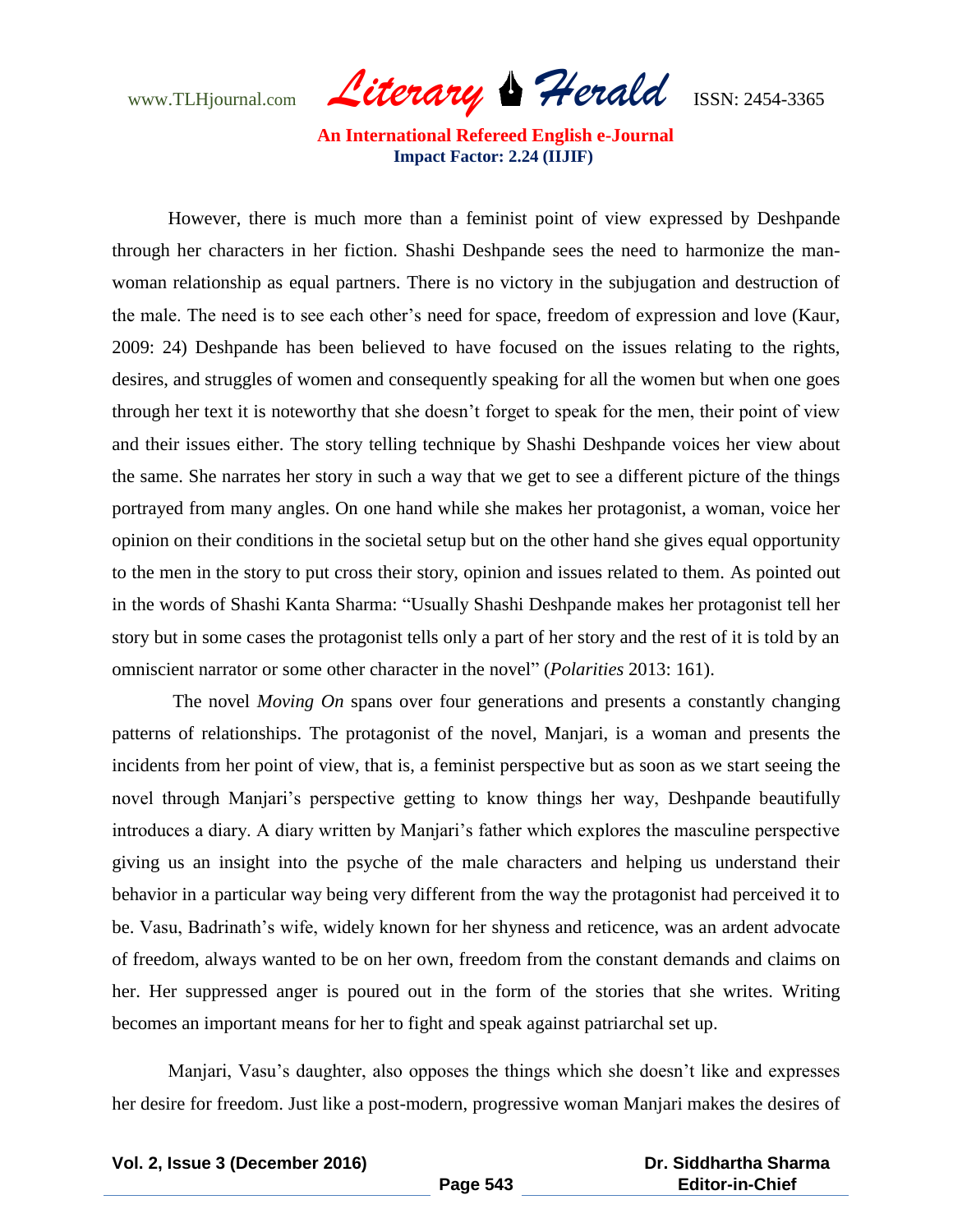www.TLHjournal.com *Literary Herald*ISSN: 2454-3365

her body open before all. She transgresses the defined domains of her parents and marries Shyam. Though Badrinath had been initially represented by Manjari as not understanding and appreciating this freedom, towards the end of his life Badrinath himself justifies disobedience and rebellion as an indication of growth. In his own words, "To me, disobedience is not the original sin; in fact I don"t see it as a sin at all. It is a part of growing up, of moving on. Without the serpent we would have remained forever our child-selves, living in a state of innocence, nothing happening, our story stalled. We need the serpent to keep the story moving" (205).

Shashi Deshpande through her narration and narrative technique in *Moving On*, where she has given distinct voices to men and women alike despite the fact that the protagonist of the novel is a woman, clearly puts across her idea of a picture which is complete only when it is looked and analysed from different perspective. Deshpande brings out the fact that things can never be understood unless they are looked at from all the possible perspectives. There are situations where one person can be right and the other might be wrong but there are also possibilities of both being right in their own ways in a conflict between two. The relevance of perception in the text is clearly pointed out by Shashi Deshpande in the words of Baba from the novel where he says, "We've been talking about the Mahabharata...We've agreed that the whole of human existence lies within it *because* it is not a story written by one person; this is why it has something for everyone. One person's picture will always remain incomplete, always lacking. So will this account of mine be flawed? And yet, it helps. In searching for words, I find the clouds slowly dissolving. Things becomes visible, they become clearer, I see things have not seen before" (320)

Deshpande has employed the technique of perception to reflect the same about the age old conflict between men and women, and takes a neutral stand on the same. She accepts the suppression and the marginalization of women by the patriarchal society but at the same time she doesn"t blame men only for the same. She uses the concept of perception to portray that the problem lies with the social system and our respective roles assigned in it and men and women are equally suffering in their own ways. But while the issues of women are clearly evident and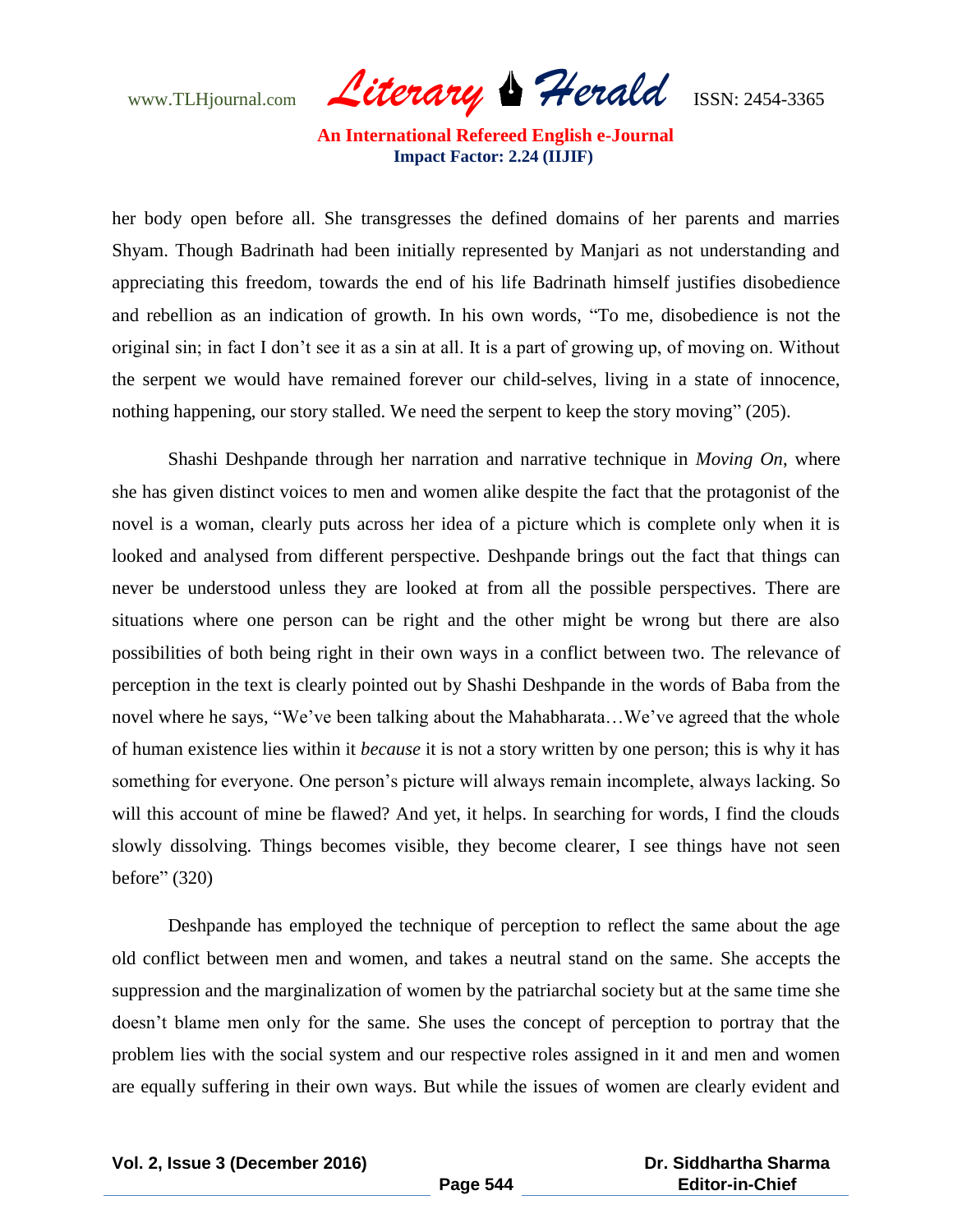www.TLHjournal.com *Literary Herald*ISSN: 2454-3365

usually addressed, the issues of men are hardly bothered about because of the superior stature attributed to them by the society.

*The Dark Holds No Terror* is totally different novel in the sense that it explodes the myth of man"s unquestionable superiority and the myth of woman being a martyr and a paragon of all virtues. Saru, the protagonist in the novel, is a symbol of a progressive woman who tries to exercise her influence over whatever she does, wherever she goes. She always prefers to take the road less travelled. She doesn"t like women friends who mould themselves into the traditional stereotypes and remain the silent, nameless waiter at the dining table. At home she always tries to control Dhruva, her brother. Manohar, her husband, was the master of the family before she got recognition as a doctor. Earlier she was known as the wife of Manohar but now after the explosion in the factory people recognized Manohar as the doctor's husband. It is this aggressiveness, desire for freedom in Saru and her being the breadwinner in the family which disturbs the archetype of the anima that Manohar had before marrying Saru. This shatters their family life as Manohar thinks Saru"s success as his failure. The remark made by Atrey and Kirpal is really relevant in this context: "Unable to assert his "manliness" over her(Saru) like a traditional male(that is, in economic terms), he resorts to sexual molestation of her nightly while playing the loving husband during the day. His purpose, though repressed in the subconscious, is to "punish" her for taking on the "male" role, and to assert his superiority and power through physical violence" (43).

Manus"s indifference to Saru, the inflexibility of male attitude and the resentment to change in the patriarchal society is not because of his hostility towards female self-hood. It is mainly because the way patriarchy has been shaped which bears a negative influence on the minds, imaginations, psyches and behavior of men. Men resist changing because of the fear of losing their very constituent of identity defined by patriarchy which gives them a superior status in the society. Men are born with the attributes of masculinities attached to them by the society and men in some way or the other struggle throughout their life to establish and maintain the masculinities that earn them a privileged status in the societal setup. The struggles to prove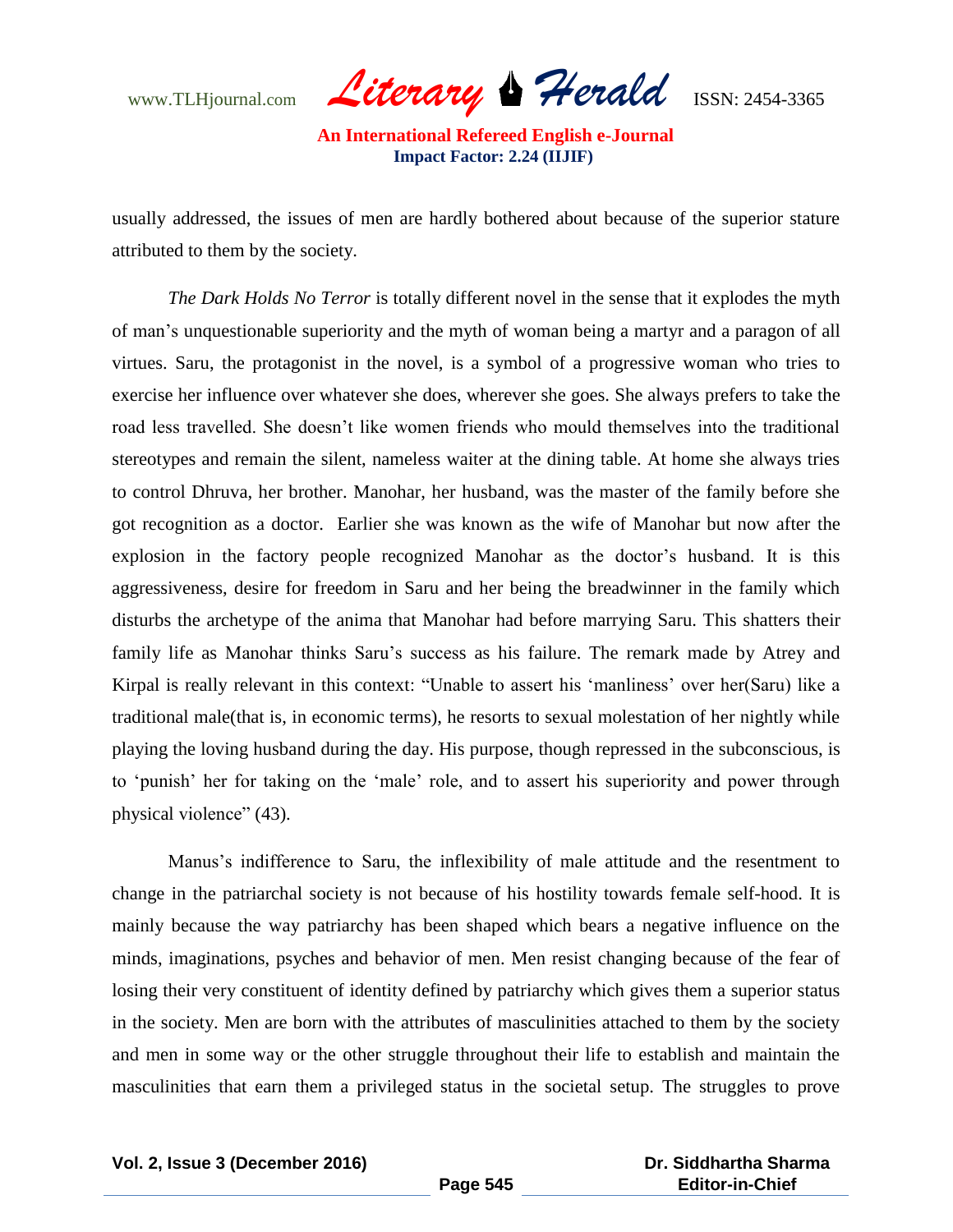www.TLHjournal.com *Literary Herald*ISSN: 2454-3365

themselves in front of the society make men they way they are and the way they behave. The male behaviour and attitude thus is more of a survival instinct for men to be men than being antiwomen.

Talking about the representation of men in the works of Shashi Deshpande, Manpreet J Singh in her book titled *Male Image, Women Gaze: Men in Shashi Deshpande's Fiction* says that the world which Shashi Deshpande presents in her novels is not a world consisting of men or women alone but a world that functions only through the connection and co operation with of each other. In her words about Shashi Deshpande"s Fictions: "In this sense, her works are as much an effort to re-define masculinity as they are an endeavour to re-structure femininity" (*Male:10).* Manpreet J Singh further says that the women do have an oppressed position in the Indian society but men are not to be blamed for this. She says that men have their own fear and insecurities which make them behave in a particular way. In her opinion, it is the patriarchal system we have in our society which is the root cause of all the issues related to female autonomy and freedom. Singh further explains her point about Shashi Deshpande"s treatment of feminism in her fiction saying: "Deshpande does not utilize feminism to perpetuate allegories of gender oppression or to endorse an iconoclastic stance, she uses it as an analytical tool, which works through individual contexts in relation to which women stand empowered or disempowered" (*Men*:15).

 This view is substantiated by Shashi Deshpande in her *Writing From the Margin and Other Essays* where Deshpande defends her work as being feminist but not anti-men : *"*How can feminism be anti-men, when it is really working for a better relationship between men and women instead of an uneasy relationship between tyrants and oppressed" (*Writing*: 83-84 ). Singh further says that the rigidity and inflexibility of male attitude towards women or change in their condition is because of threat they feel towards the superior status they enjoyed in the patriarchal society. Singh"s work is about finding out a compromise or resolution between male and female towards achieving a balance in social and familial construction. Singh also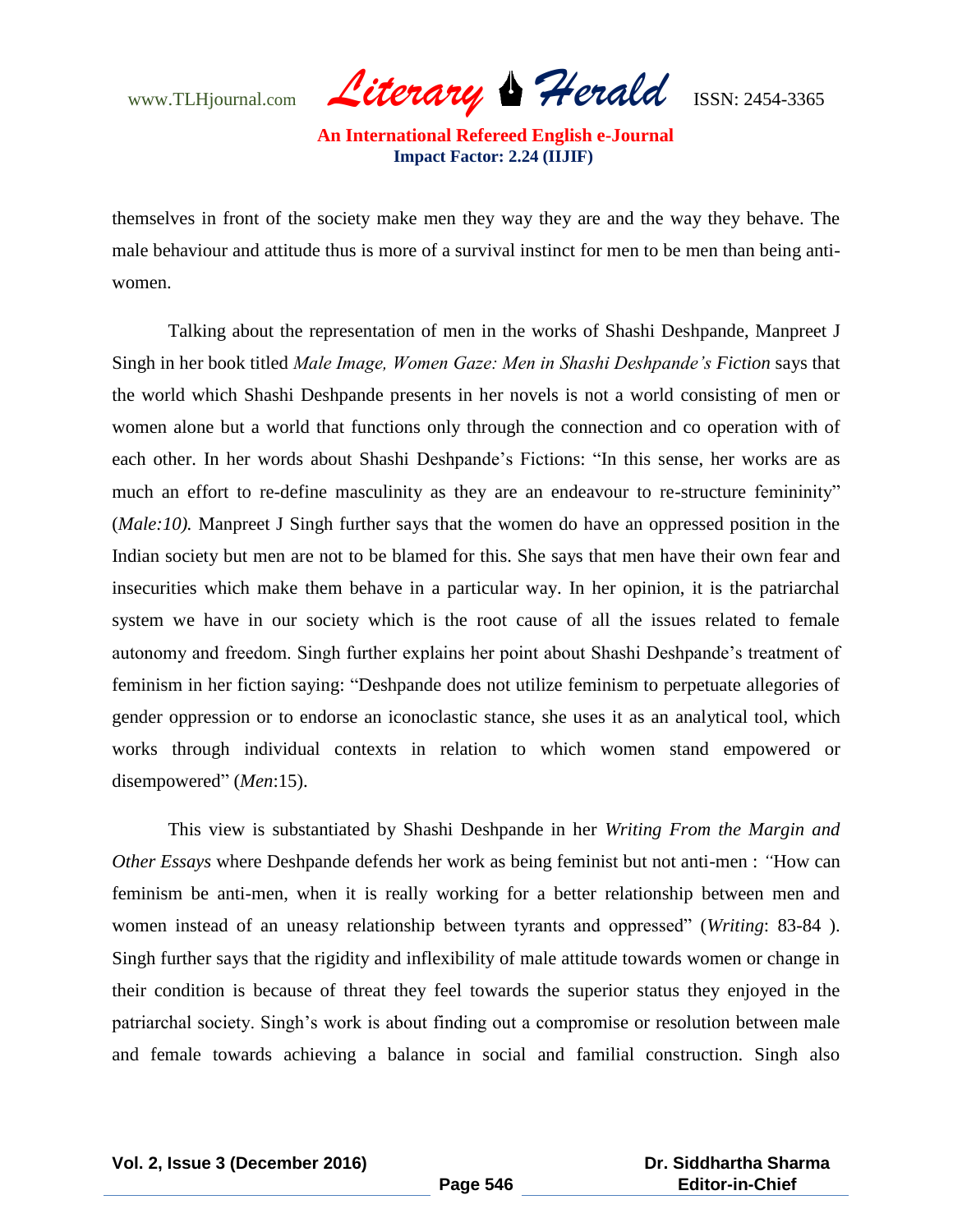www.TLHjournal.com *Literary Herald*ISSN: 2454-3365

emphasizes the need for the women to make the relationship workable from her point of view but at the same time involving men in the process.

The other relevant work dealing with the same theme is *Polarities in the Fiction of Shashi Deshpande* by Shashi Kant Sharma. In this work Sharma tries to demonstrate that there is nothing like women are always right, oppressed, suffering and men the otherwise. She uses a variety of polarities spring up between individuals, groups and communities in the novels of Shashi Deshpande. The polarities demonstrated by Sharma in the novels by Deshpande are the polarity between husband and wife, a parent and a child, between a brother and his sister, between cousins, between families, between castes and between communities. Sharma has tried to study these polarities and their various dimensions. According to her, the polarities are classified on the basis of various factors such as psychological, economical and sociological. The psychological factors which include egoistic thinking, inferiority and superiority complexes, variance in perceptions, want of moral restraints and prejudicial outlook account for the majority of polarities in the novels of Deshpande. Talking about the polarities in the fiction of Shashi Deshpande says: "The incidents which occur in Shashi Deshpande's novels are quarrels between a husband and his wife, a mother and her daughter, a girl and her cousin, the guardian and the ward, and the like, elopements, adulteries, rapes, murders of adversaries, group-fights, attempts to snatch property, financial irregularities and attempts to escape punishment, suicides and the like, and their consequences" (*Polarities* 2013: 158).

Through her study of polarities Sharma tries to point out that there is much more to the fiction of Deshpande than just the feminist perspective usually attached to it. The polarities found in different relationships are evident of the fact that the issue is not only confined to the aspects of male and female as in the relationship between husband and his wife. The conflict between a mother and her daughter, guardian and the ward and between sisters adds a different dimension to it. Joel Kvortti holds that feminism is not the only concern in her novels and that they are multi-layered, as he writes that Shashi Deshpande"s: "Writing began from the realization of "what it was to be a woman in this country", but she does not want to be labeled a feminist. In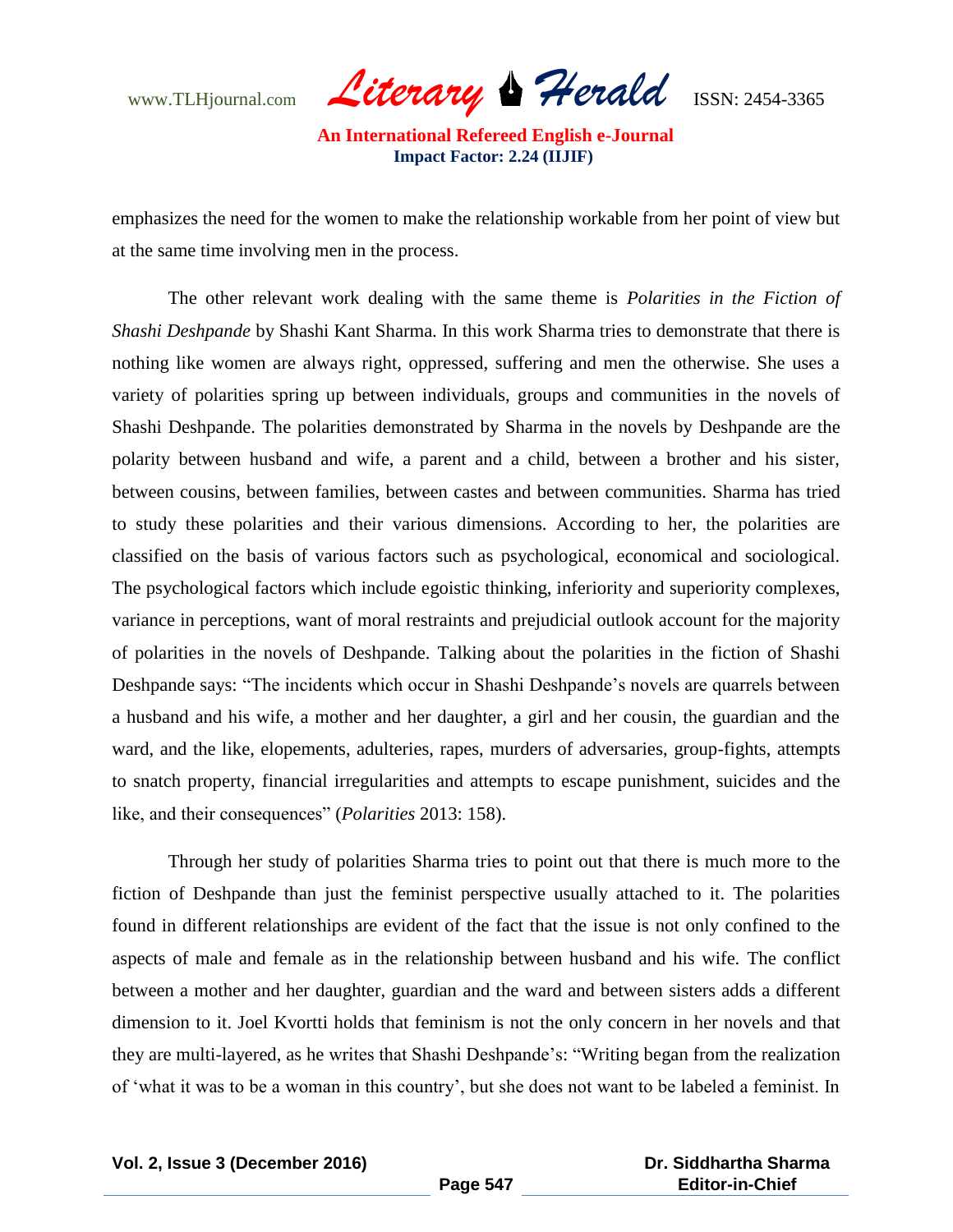www.TLHjournal.com *Literary Herald*ISSN: 2454-3365

many of her novels although they are to Deshpande's dismay almost invariably in academic analyses viewed from a feminist perspective, the themes are multilayered" (Mittapalli: 210).

The works by Shashi Kant Sharma and Manpreet J Singh are relevant for giving an insight into the male characters in the novels of Deshpande, especially, from a female's point of view. Rajeshwar Mittapalli"s work, on the other hand, helps in understanding that how the fiction of Shashi Deshpande is more about human relationship than feminism. The male characters that Deshpande creates, especially those that occur in the selected novels, are multi-faceted men who do not go through life simply or straightforwardly. They are always involved in some or the other issue and fights, their greatest fight are ultimately fought within themselves.

### **Works cited:**

Deshpande, Shashi. *The Dark Hold No Terrors.* New Delhi: Penguin Books, 1990. Print.

Deshpande, Shashi. *Moving On.* New Delhi: Viking /Penguin India, 2004. Print.

- Deshpande, Shashi. *Writing From The Margin And Other Essays*. New Delhi: Penguin Books India, 2003. Print.
- Gangadharan, Geetha. *Denying The Otherness (Interview).* In Pathak, R.S. Editor "The Fiction of Shashi Deshpande". Creative Books: New Delhi; 1998. Print.
- Jain, Jasbir. *Gendered Realities, Human Spaces : The Writing Of Shashi Deshande.* Rawat publications : Jaipur and New Delhi; 2003.Print.
- Kapoor, Maninder, and Seema Singh. '[After] That Long Silence: A Feminist Narratological Study Of Shashi Deshpande'. *Journal of Postcolonial Cultures and Societies* Vol.3.ISSN No. 1948-1845 (Print); 1948-1853 (Electronic) (2015): 63-92. Print

**Vol. 2, Issue 3 (December 2016)**

 **Dr. Siddhartha Sharma Editor-in-Chief**